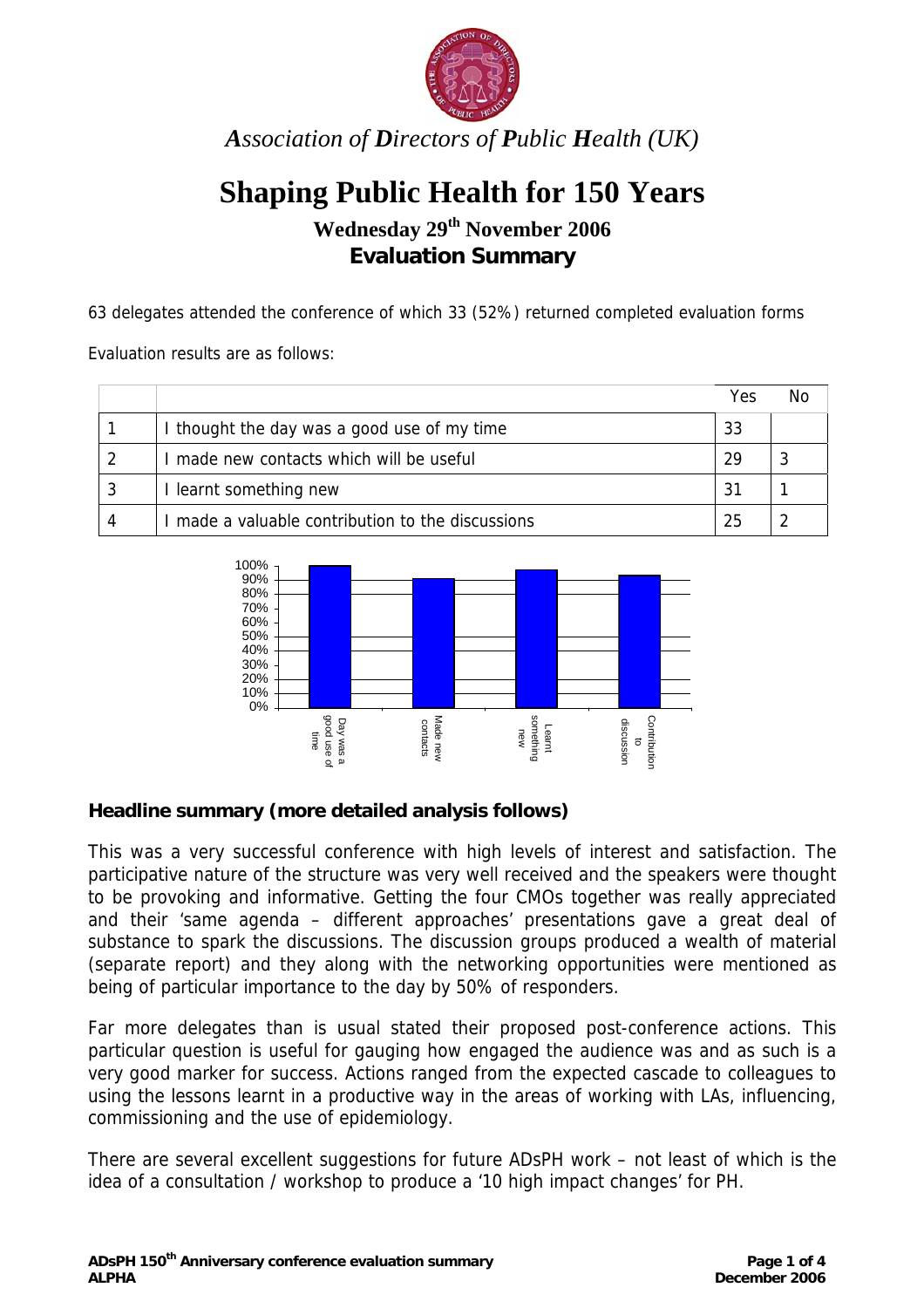# **What specific actions do you intend to take as a result of the day?**

#### **Cascade to colleagues -**

- x2 Feedback to PH team
- Feedback to NW DsPH not very many here today
- Run a public health network away day/session on Vision for the Future

#### **Use Harry Burns lessons -**

- x2 Scotland Prevention 2010 read/revisit
- Have another look at the role that health service provision can play in improving Public Health in deprived areas (following Harry Burns).
- Further discussion about social/medical model
- Focus activity in LA (Social model) & NHS (Medical model) arenas
- x2 Review actions in relation to model in Scotland on epidemiologically based targeting services to tackle inequalities
- Re-look at medical aspects of life expectancy
- Pursue invest to save arguments on 'medical' PH

#### **Working with LA -**

- Review plans for joint DPH post with LA
- Meet with individual directors at the LA
- Agree priorities between LA and PCT
- Pick brains re balancing NHS and LA
- Think about relationships/activity with Local Authority
- Invite Tim to meeting with LGA

#### **Influencing -**

- Key areas of all CMO talks re influencing/greater emphasis on shared outcomes and LA influencing agenda
- Take away and implement approaches from CMOs
- Identify top 20 key influences in my area
- Identify the 20 most health influential people in Sheffield and meet them all over the next year.
- Reflect on Liam's 7 forces and 10 key areas
- Prioritise 4 key public health actions getting consistent message about actions to key partners
- Develop a more 'active' relationship with my local MPs
- x2 Encourage a Welsh Division of ADsPH to lobby the Welsh Assembly

#### **Commissioning -**

- Develop PH roadshow for practice based commissioning groups
- Email Mike McBride re inequalities commissioning
- Developing a service spec for PH for community nursing
- Discuss in PEC how GP's /primary care can contribute to reducing health inequalities, explore options through GMS contract etc.
- Check on NSF health improvement actions progress
- Refocus on secondary prevention in PCT

#### **Other -**

- Develop local PH strategy
- Check Choosing Health 2007 budget
- Contact some people I met at the conference
- Sustainability on the agenda
- Specific points to raise in my next APHR
- Read the government papers!
- Job applications!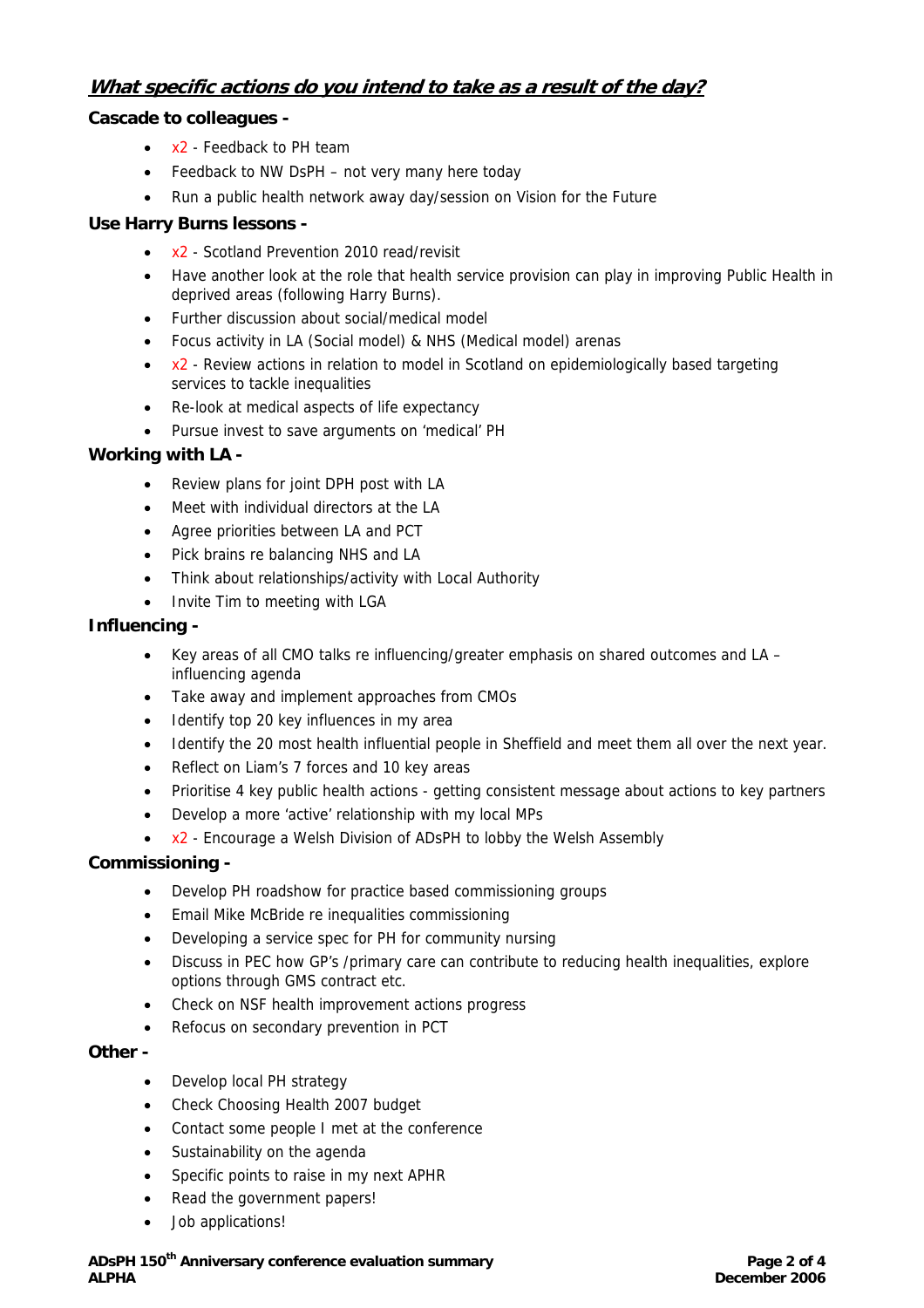# **What was the most useful aspect of the day?**

• x3 - All – Networking – Group work – Presentations

#### **Speakers -**

- x11 Hear the 4 CMOs' views and approaches
- Presentations from CMOs common issues/different approaches
- Recognising the differences in approach across UK reflecting whether this tuned to individual CMO's beliefs or because of the needs of the country
- Appreciated the quasi Chatham House approach of CMOs
- CMO giving 'go ahead' for advocacy/influencing key people
- x7 Interesting provocative presentation from CMO Scotland
- x2 Caroline's presentation
- $\overline{x}$  History of Public Health and visions for future of Public Health

#### **Discussions -**

- x6 Round table discussions definitely useful addition
- Discussions on priorities & LA work
- Workshops very good sadly missed this morning

#### **Networking -**

- x6 'Networking', mutual support, timeout from traumas of current PH 'churn'
- Information Exchange
- Being able to share experiences of tackling same challenges
- Messages I was able to share with key individuals

## **What could have improved the day?**

#### **CMO talks -**

- x3 Having the presentation handouts circulated in advance so we could make our own notes
- Some questions for CMOs immediately after their talk
- More time with the CMOs on Questions and Answers
- A short 'buzz' before CMO Q & A to make best use of the time
- Having a formal debate on 1 or 2 subjects with the CMOs
- Did we have any press interest should we have stimulated it 4 CMO press conference??

#### **Discussions and networking -**

- Mixed the tables for the different discussions
- Perhaps more time for workshops/feedback and discussion
- More time to network

#### **Attendance -**

- x3 Even wider attendance of colleagues
- Being able to have arrived on time

#### **Ideas -**

- Presence of LA Chief Exec?
- More Focus on Future Shaping
- Slightly better arrangement of tables to be able to see speaker and slides at the same time

#### **Nothing -**

- x4 Nothing thank you
- Very interesting was it 'new information'
- Good day